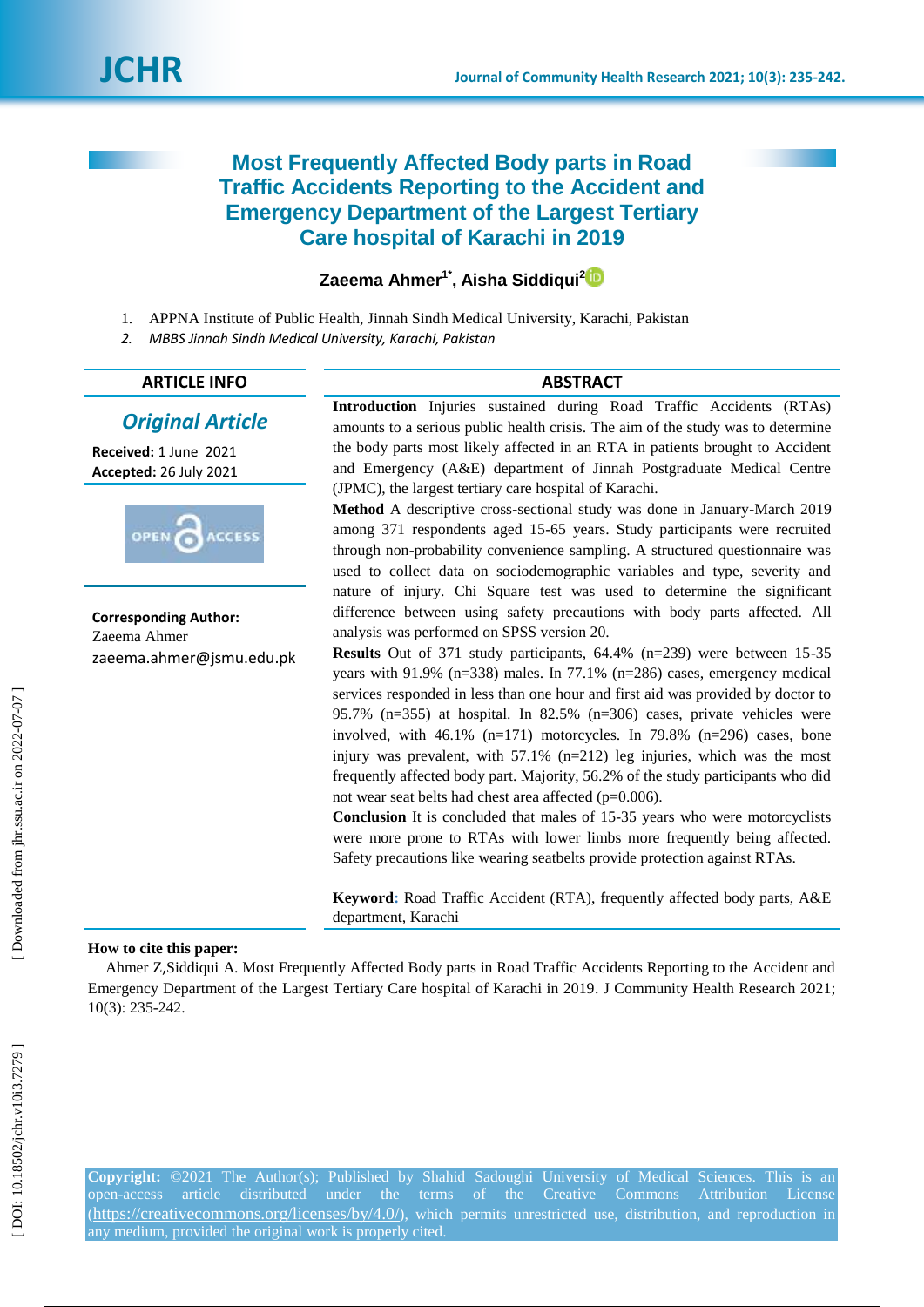### **Introduction**

The world is realizing that RTA is a serious public health problem ( 1 ) . Road accident is the eighth major cause of fatalities worldwide (2). Injuries sustained during road accidents is considered as a major cause of public health crisis (3) Current patterns of increasing population, industrialization and migration towards urban areas are bringing a huge burden on transportation infrastructure posing great dangers like road traffic mishaps (4).

Introduction<br>The world<br>public health<br>eighth major<br>Injuries sus<br>considered as<br>(3) Current<br>industrializati<br>are bringing<br>infrastructure<br>mishaps (4). Automobil<br>for casualties<br>nearly 75% o<br>countries and WHO statisti<br>road accide Automobile accident is one of the major reasons for casualties in minors around the world and nearly 75% of road casualties occur in developing countries and males are mostly affected constituting a total of 80% of these casualties ( 5 ). WHO statistics of 1995 states, nearly 10 million road accidents occur each year claiming 885000 lives worldwide and in Karachi, according to the 2013 records, the most affected age group by road crash mortality are twenties and thirties, constituting 27.2% of all casualties while as far as concerning the type of vehicle involved in road mishaps, about 51.1% of them are due to motor cycles whereas the second common type of vehicles involved, are buses and coasters contributing to 9.6% of fatalities ( 2 ). In Karachi, according to 2008 records, about 616 deaths were reported by the police department and about 1092 deaths were reported by the hospitals, that occurred as a result of road accidents ( 6 ) .

In Karachi, traffic congestion is expanding up to its outskirts especially during peak hours (7). Added to this, the uncontrolled growth in urbanization and motorization contributes to a transportation system that is socially, economically, and environmentally unsustainable (8). Factors like quick mechanization and urbanization, increasing population, increasing requirement for better transport infrastructure, unavailability of safe conveyance, reckless driving under the influence of alcohol, medicine and substances like cocaine and heroin, under -aged drivers, over -speeding, driving under stress, talking and messaging via mobile phones during driving

and impaired visual clarity during driving etc. are increasing the probability of road mishaps ( 3 ) .

In Pakistan, worth mentioning reason of automobile crashes is the poor enforcement of traffic rules about safety belts and helmets ( 9 ) . Negligent driving and over speeding also leads to road mishaps ( 5 ) . Precautions like utilization of pedestrian bridges, speed breakers, walkways, zebra crossings, following instructions of city wardens and awareness about traffic signs, and traffic rules play important role in avoiding road accidents ( 1 ).

The parts of the body injured and the severity of injury relates with the front symmetry of vehicle like head is more prone to injury in mini -van accidents and after striking against windshields whereas for bonnet type vehicles, legs are more prone to get injured (10 ) . According to findings from a surveillance study conducted recently, it was observed that 60.3% injuries were of external body resulting due to clothing related bike wounds and entrapment of loose dresses in motorbikes in Karachi (11 ) . Tibia because of its exposed position , is the most vulnerable bone of lower limb to get injured in motor bike accidents (12 ). Damages to head and neck are the most accountable causes of mortality and impairment among victims of accidents involving motorbikes (13). Road mishaps are also one of important causes of the fracture of cheek bone (zygomatic bone) (14 ) .

Road mishaps are an imperative yet avoidable cause of casualties, ailment and disability in a developing country like Pakistan and they can be avoided if preventive measures are taken properly (15). Since limited work has been done, to assess the most affected body parts in a road accident in Karachi, our research may give a certain picture of what areas of the body are most often affected and severity of injuries sustained during RTAs. The results of the research will be beneficial in creating awareness regarding road ethics and the importance of preventive measures so that any sort of negligence should never get precedence over human life. The objective of the study was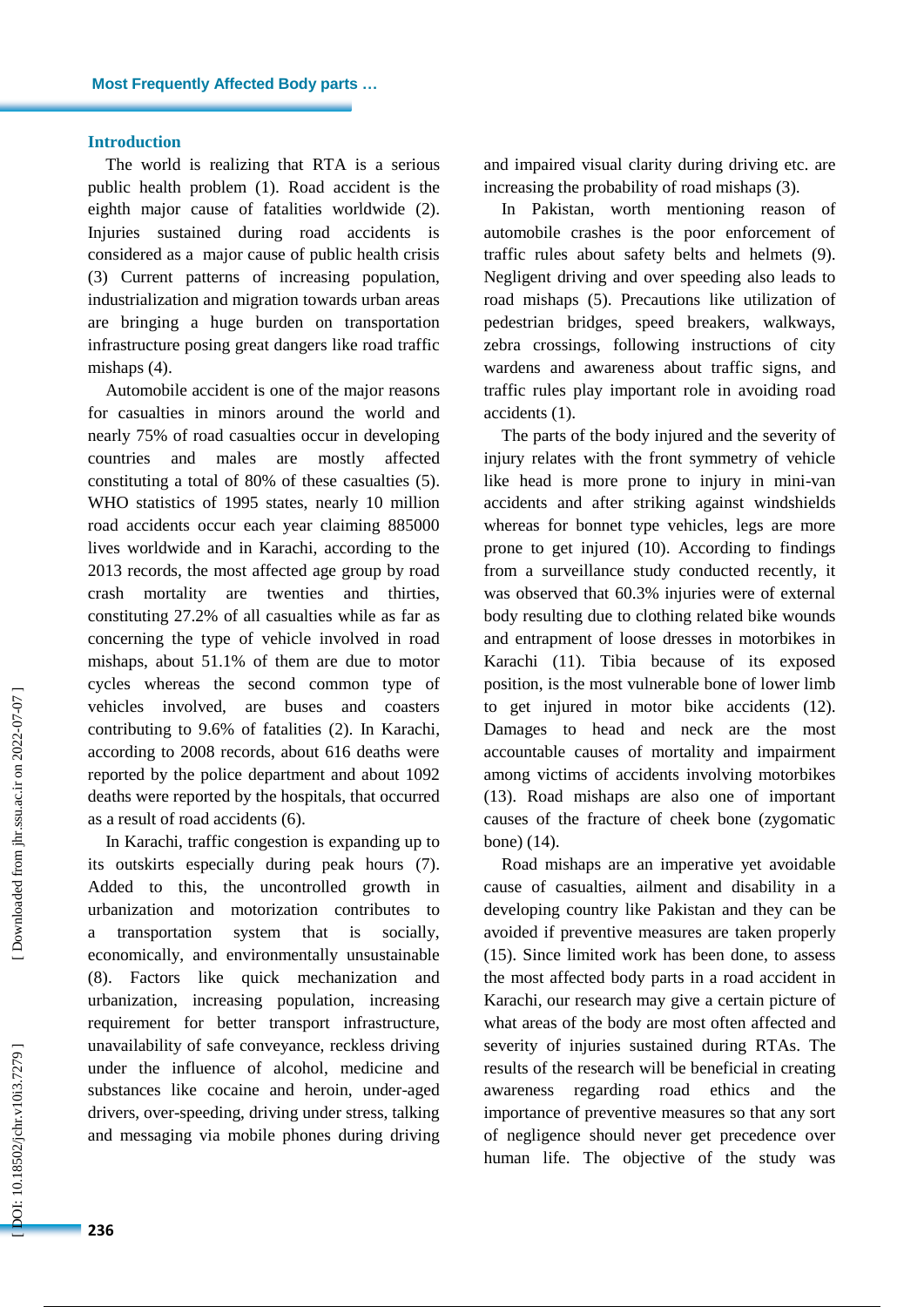therefore to determine the body parts that are most likely to be injured in RTAs in patients brought to A&E department of the largest tertiary care hospital of Karachi, Pakistan .

## **Methodolog y**

This descriptive cross sectional study was conducted in the A &E department of Jinnah Postgraduate Medical Centre (JPMC), which is the largest and one of the most accessed tertiary care hospital in the populous city of Karachi, Pakistan from January to March 2019. It was a snapshot study of the road traffic accidents and areas of the body affected in injuries sustained during these accidents in patients brought to Accident and Emergency Department of JPMC.

Sample size was estimated using the software "Sample Size Determination in Health Studies" of World Health Organization. With an anticipated population proportion of 59.4%, confidence level of 95% and bound on error of 5%, a sample size of 371 was calculated ( 4 ) . Non probability convenience sampling was used for the selection of the victims of RTAs.

Male and female victims of road traffic accident between 15 to 65 years of age , relatives of the above mentioned victims in case of unconscious patients or those who were having any severity of injury except minor cuts, bruises, simple abrasions and scratches were included in the study. Those who were unwilling to participate and did not give consent or assent (in case of minors), who were suffering from memory loss as a consequence of RTA, pregnant women and those with any mental disorders were excluded from the study.

The study participants were interviewed through a questionnaire consisting of close and open ended questions . The structured questions were composed in English and translated in local languages. Face validity was obtained after getting it reviewed from subject experts. The questionnaire contained questions pertaining to the socio -demographic details of the participants and the type, nature and severity of injury sustained during RTA. Responses were in the form of yes/no, whereas choices were given for variables pertaining to time

and severity of injury, vehicle involved in the accidents, traffic congestion at the time of the incident etc.

After pre -testing on 10% of similar sample, data was collected, cleaned for missing variables and cross -validated by random checking. Our study tool had reasonably good internal consistency with study population as well with Cronbach's alpha of 0.625.

The ethical considerations of this study included getting ethical approval from Institutional Review Board of Jinnah Sindh Medical University and JPMC along with informed consent or assent (in case of minors).The participants were assured that their responses would be kept confidential and their identities would not be revealed in the research. The participants had the right to withdraw their participation any time during the research. The study conformed to the Helsinki Declaration and the code of ethics.

The data was analysed and subjected to statistical inference by Statistical Package for the Social Sciences (SPSS), version 20. Continuous variables were summarized by reporting mean and standard deviation and categorical variables by frequencies and percentages. Chi Square test was used to find the significant difference between using safety precautions with area of body affected. A p-value of  $\leq 0.05$  indicated statistical significance.

### **Results**

Out of a total of 371 study participants, 64.4% (n=239) belonged to the age group of 15 -35 years with 91.1% (n=338) males. Out of the cases sampled, 37.7% (n=140) were reported from South district of Karachi, and majority of the incidences i.e.; 44.2% (n=164) occurred between 6:00 am - 12:00 noon. It was further observed that 79.8% (n=296) of injuries involved bones, with 57.1% (n=212) being leg injuries and thus the most frequently affected body part. In 77.1% (n=286) of the cases the emergency medical services responded in less than 1 hour and first aid was provided by doctors at hospitals in 95.7% (n=355) of cases. In 82.5% (n=306) of the cases , private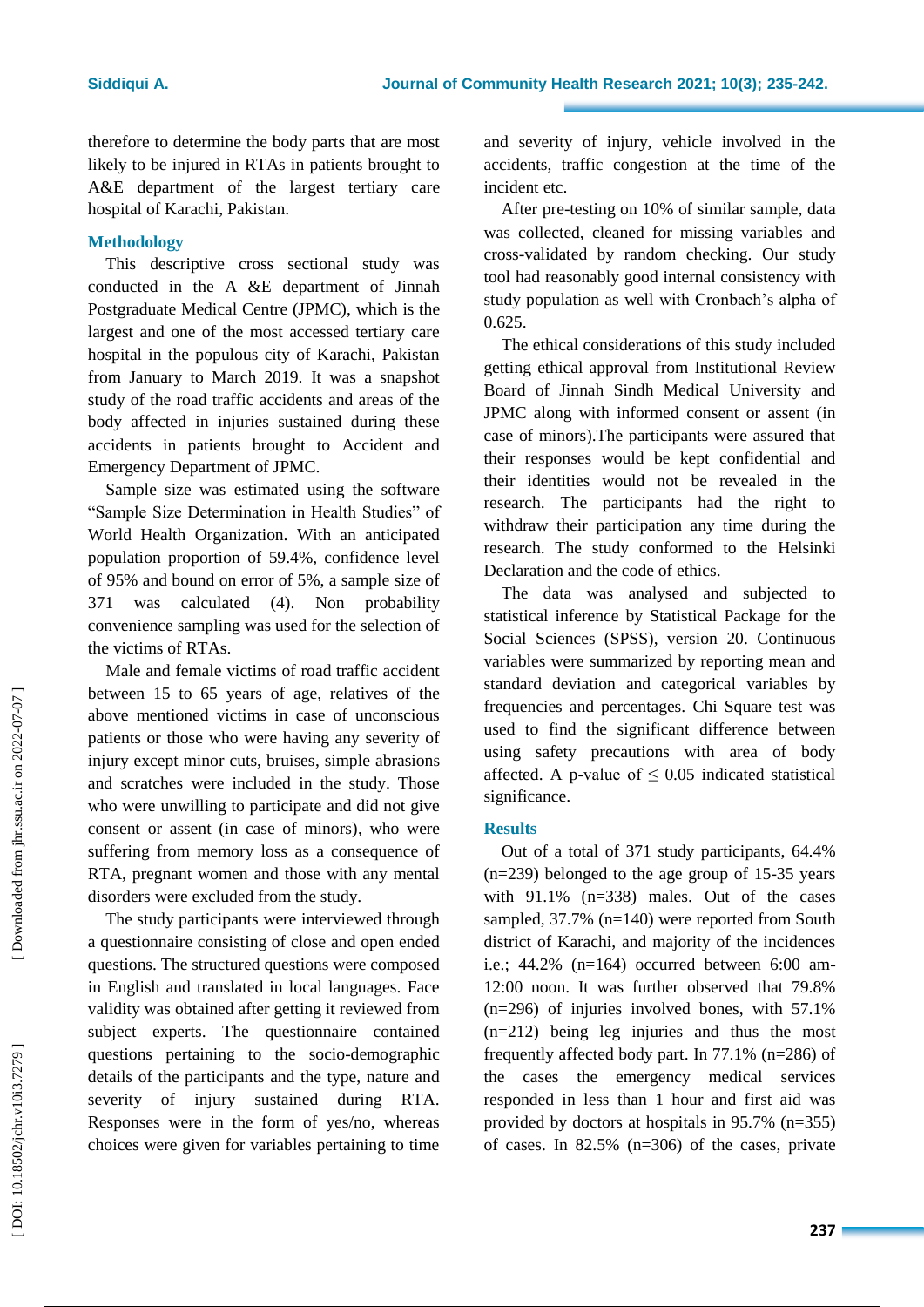vehicles were involved in the accident out of which 46.1% (n=171) were motorcycles. (Table 1 )

When association of using safety precautions with body parts affected was analysed, it was shown that 56.2% of study participants who did not wear seat belt had chest area affected in RTA (p= 0.006). Rest of th e body parts affected had no association with safety precautions like wearing seatbelts. (Table 2)

When relevant factors regarding RTA were analysed, it was found that 26.4% (n=98) had an

accident due to their own negligence . Majority , 83.6% (n=310) and 84.1% (n=312) responded that there was no traffic police and ambulance at the site of accident respectively. In 59.6% (n=221) of the cases, the respondents suffered from severe injury. Furthermore, 75.5 %( n=280) of the respondents claimed that they were not b rought to the hospital by the person responsible for RTA. Lastly, in 48.2% (n=179) of the cases, the accident occurred during heavy traffic hours. (Table 3)

|                      |                             | $\mathbf n$ | (%)  |                        |                                                |                                                        | $\mathbf n$ | (%)  |
|----------------------|-----------------------------|-------------|------|------------------------|------------------------------------------------|--------------------------------------------------------|-------------|------|
| Age                  | 15-35                       | 239         | 64.4 |                        | Head area                                      | Yes                                                    | 76          | 20.5 |
|                      | 36-65                       | 132         | 35.6 |                        |                                                | N <sub>o</sub>                                         | 295         | 79.5 |
| Gender               | Male                        | 338         | 91.1 |                        | Neck area                                      | Yes                                                    | 36          | 9.7  |
|                      | Female                      | 33          | 8.9  |                        |                                                | N <sub>o</sub>                                         | 335         | 90.3 |
| Number of            | 1 to 6 Members              | 214         | 57.7 | Chest area             | Yes                                            | 16                                                     | 4.3         |      |
| family members       | 7 or More Members           | 157         | 42.3 |                        |                                                | N <sub>o</sub>                                         | 355         | 95.7 |
|                      | <b>Below 10000</b>          | 49          | 13.2 |                        |                                                | Yes                                                    | 14          | 3.8  |
|                      | 10000-20000                 | 49          | 13.2 |                        | Back area                                      | N <sub>0</sub>                                         | 357         | 96.2 |
| Monthly income       | 21000-30000                 | 85          | 22.9 |                        |                                                |                                                        |             |      |
|                      | 31000-40000                 | 76          | 20.5 |                        | *Area of Body Affected<br>Arm area<br>Leg area | Yes                                                    | 99          | 26.7 |
|                      | 41000-50000                 | 57          | 15.4 |                        |                                                | N <sub>o</sub>                                         | 272         | 73.3 |
|                      | Above 50000                 | 55          | 14.8 |                        |                                                | Yes                                                    | 212         | 57.1 |
| Site of<br>incidence | Central District Karachi    | 59          | 15.9 |                        |                                                | No                                                     | 159         | 42.9 |
|                      | East District Karachi       | 60          | 16.2 |                        | Time for medical                               | Less than 1 hour                                       | 286         | 77.1 |
|                      | South District Karachi      | 140         | 37.7 | emergency services to  | 1-2 hours                                      | 57                                                     | 15.4        |      |
|                      | West District Karachi       | 10          | 2.7  | respond                |                                                | More than 2<br>hours                                   | 28          | 7.5  |
|                      | Malir District Karachi      | 33          | 8.9  | Provision of first aid |                                                | By doctor at<br>hospital                               | 355         | 95.7 |
|                      | Korangi District<br>Karachi | 66          | 17.8 |                        |                                                | By themselves at<br>home                               | 11          | 3    |
|                      | <b>Interior Sindh</b>       | 3           | 0.8  |                        |                                                | No provision of<br>first aid due to<br>immediate death | 5           | 1.3  |
|                      | 06:01am-12:00pm             | 164         | 44.2 |                        |                                                | Private Vehicle                                        | 306         | 82.5 |
|                      | 12:01pm-04:00pm             | 30          | 8.1  |                        |                                                | A) Motor cycle                                         | 171         | 46.1 |
| Time of              | 04:01pm-10:00pm             | 65          | 17.5 |                        |                                                | B) Car                                                 | 135         | 36.4 |
| incidence            | 10:01pm-06:00am             | 112         | 30.2 |                        | Vehicle/s involved in                          | Commercial<br>vehicle                                  | 65          | 17.5 |
| Type of injury       | Soft Tissue Injury          | 58          | 15.6 |                        | accidents                                      | A) Van                                                 | 13          | 3.5  |
|                      | Bone Injury                 | 296         | 79.8 |                        |                                                | B) Bus                                                 | 12          | 3.2  |
|                      | Haemorrhage                 | 5           | 1.3  |                        |                                                | C) Rickshaw                                            | 17          | 4.6  |
|                      | Amputation                  | 12          | 3.2  |                        |                                                | D) Truck                                               | 23          | 6.2  |

**Table 1** . Sociodemographic characteristics and body parts affected in RTA of the study participants (n=371)

\* Multiple responses apply

\*Chi Square as a test of significance, p<0.05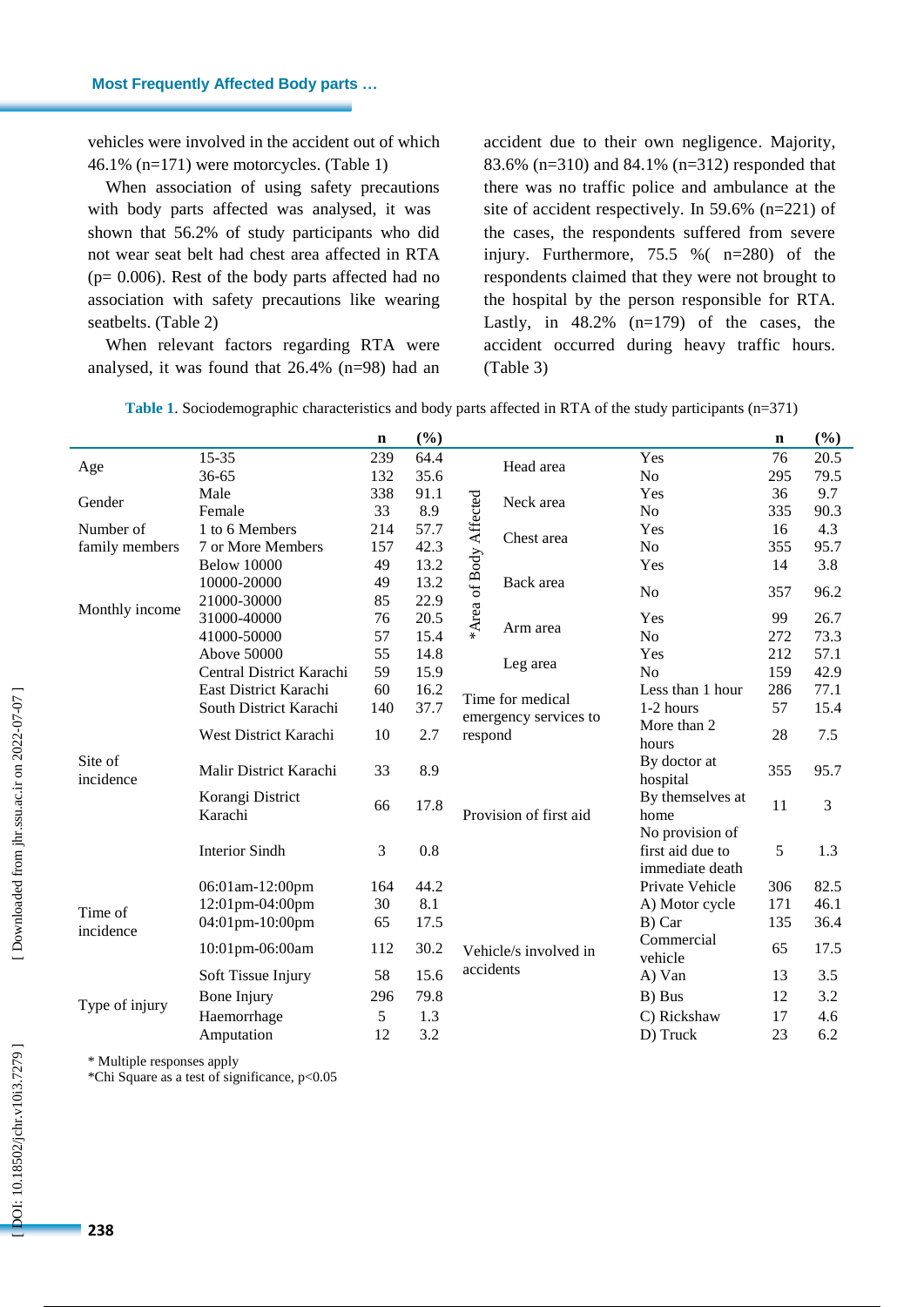|                              | Use Of seat belt | p-value* |       |  |
|------------------------------|------------------|----------|-------|--|
| <b>Area of Body Affected</b> | Yes              | No       |       |  |
| Head Area                    | 13.20%           | 86.80%   | 0.213 |  |
| Neck Area                    | 22.20%           | 77.80%   | 0.494 |  |
| Chest Area                   | 43.80%           | 56.20%   | 0.006 |  |
| <b>Back Area</b>             | 14.30%           | 85.70%   | 0.708 |  |
| Arm Area                     | 20.20%           | 79.80%   | 0.517 |  |
| Leg Area                     | 16.00%           | 84.00%   | 0.242 |  |

**Table 2.** Relationship of adopting safety precautions like the use of seat beat with body part affected during RTA

### **Table 3.** Factors related to RTA as reported by respondents (n=371)

|                                        |                                                        | $\mathbf n$    | $\frac{0}{0}$  |
|----------------------------------------|--------------------------------------------------------|----------------|----------------|
|                                        | Human error                                            |                |                |
|                                        | Negligence of respondent                               | 98             | 26.4           |
|                                        | Negligence of person whose vehicle hit the respondent  | 95             | 25.6           |
|                                        | Reckless driving                                       | 87             | 23.5           |
|                                        | No utilization of safety precautions                   | 11             | $\overline{3}$ |
| Errors responsible for RTA             | Usage of mobile phone on road                          | 24             | 6.5            |
|                                        | Systematic errors                                      |                |                |
|                                        | Fault in vehicle                                       | 13             | 3.5            |
|                                        | Inappropriate condition of road                        | 34<br>14       | 9.2<br>3.8     |
|                                        | Absence of zebra crossing, pedestrian bridge, walk-way |                |                |
|                                        | Inappropriate condition of weather                     | $\overline{7}$ | 1.9            |
|                                        | Yes                                                    | 61             | 16.4           |
| Traffic police at the site of accident | N <sub>0</sub>                                         | 310            | 83.6           |
| Ambulance station at the site of       | Yes                                                    | 61             | 16.4           |
| accident                               | N <sub>o</sub>                                         | 312            | 84.1           |
|                                        | Fatal                                                  |                |                |
|                                        | Yes                                                    | 17             | 4.6            |
|                                        | No                                                     | 354            | 95.4           |
|                                        | Very Severe                                            |                |                |
|                                        | Amputation                                             | 8              | 2.2            |
| Severity of injury                     | Bone crushed                                           | 80             | 21.6           |
|                                        | Multiple fractures                                     | $\mathbf{1}$   | 0.3            |
|                                        | Severe                                                 |                |                |
|                                        | Fracture                                               | 221            | 59.6           |
|                                        | Muscular injury                                        | 44             | 11.9           |
|                                        | Yes                                                    | 42             | 11.3           |
| Was the participant brought by the     | N <sub>o</sub>                                         | 280            | 75.5           |
| person responsible for RTA             | Hit and run                                            | 49             | 13.2           |
|                                        | Traffic jam                                            | 11             | 3              |
| Condition of traffic at the time of    | Heavy traffic                                          | 179            | 48.2           |
| accident                               | Low traffic                                            | 131            | 35.3           |
|                                        | Open road                                              | 50             | 13.5           |

# **Discussion**

RTA is one of the major reasons for casualties in developing countries in the younger age group especially among motorcyclists and pedestrians accounting for 1.2 million deaths yearly worldwide ( 3 ) . Our study also showed that the majority of participants involved in RTAs were from the younger age groups. Our finding coincided with anothe r study which stated the heavy burden of accidents involving young motorcycle riders of age group 16 -30 years (12 ). This could be due to reckless driving on part of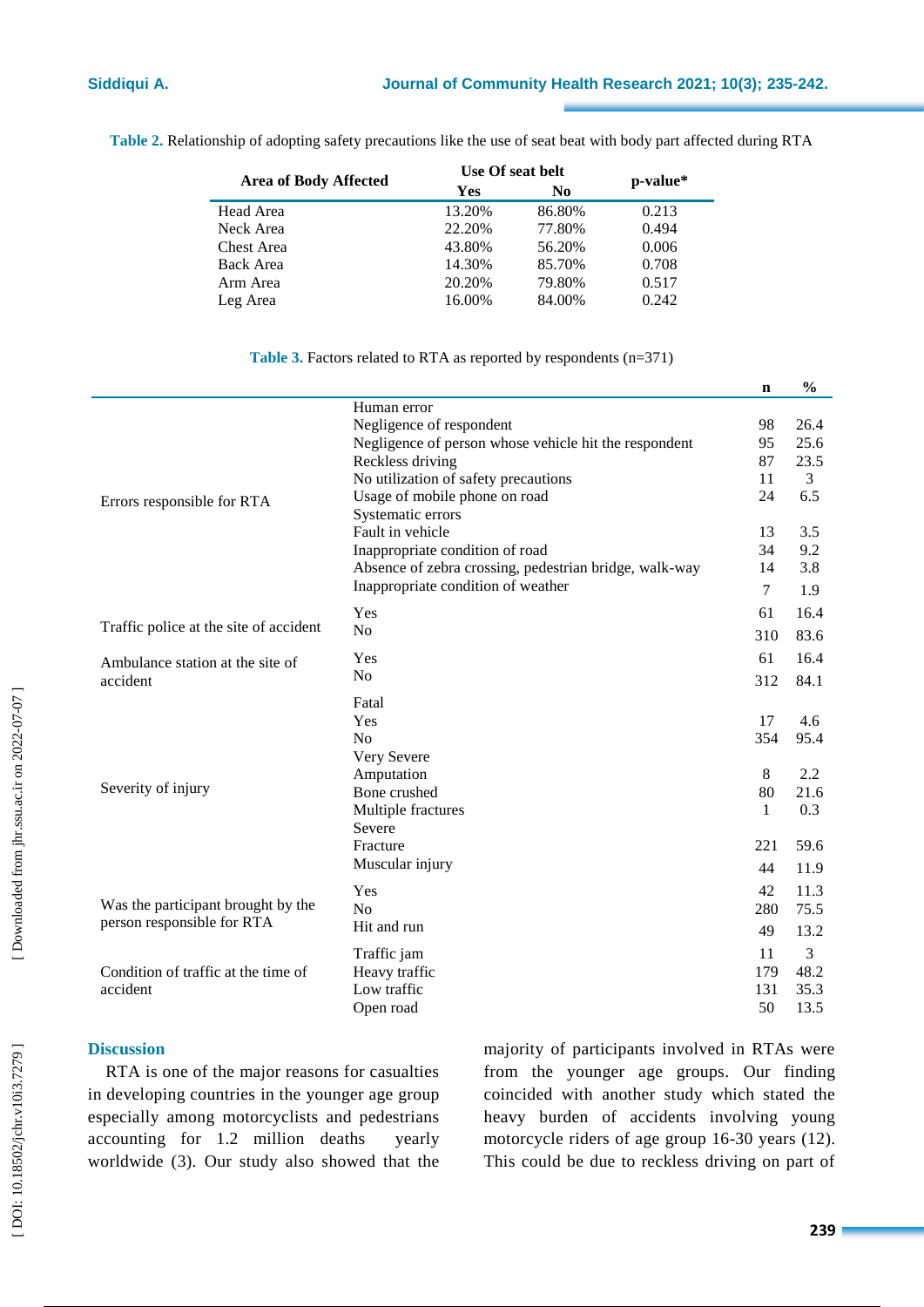the younger population which gives them a sense of freedom and is considered more desirable among this age group (16 ).

The younger age group being affected is also a cause for concern as they are most active and productive age group, which poses a very serious economic loss to the community. As per literature, this could affect their quality of life and could lead to psychological distress (17 -19 ) . To reduce prevalence among this age group, minors should not be allowed to drive until they are licensed and rest of the population should be bound to obey traffic rules and not to drive recklessly .

Our study found that the more commonly affected participants were males (91.1%) . This finding was also similar to another study which revealed that the accident rate was 4.9 times higher in males than in females ( 2 ). This may be due to the higher population of male drivers and passengers on roads and higher risk taking behavior among males.

The study observed that the frequency of RTA s increased between 6:00am to 12:00 pm (44.2%). This may be due to heavy traffic during these hours and because majority of office workers and students usually commute during this time. However, we found this contrary to another study in Karachi, which showed that the peak time for accident was between 4:00-5:00 p.m. (2). According to the study, motorcycles were more commonly involved in RTA s than any other vehicle (46.1%). The possible reason could be that since motorcycles are two wheeled vehicles , there is higher possibility for motorcycles to get dis balanced. Moreover, since motorcycles are more economical than any other transport therefore motorcycles are the most preferred mode of transport in developing countries. This finding was contrary to another study, which concluded that cars were more commonly involved in RTA (4). This may be due to the fact that since inflation rates are increasing therefore, people prefer to use cheaper modes to transportation.

We also found that the body part which was most commonly affected , was lower extremity (57.1%) followed by upper extremity (26.7%). This was contrary to findings of earlier study conducted in Karachi, Pakistan during year 2010 - 2011, in which head and face area were found to be more affected ( 4 ). According to our study findings, most of affected participants were motorcyclists, therefore leg injuries are more frequently reported in our study. This has also been reported in literature (20 -22 ) . Injuries that occurred due to collision or collapse of vehicles usually hit extremities first before striking head, so it can also account for leg injury being more than head injury. In majority of the cases, bone fractures were reported followed by injuries causing crushing of bones. This is similar to an autopsy study done in India previously, which also found bone fractures as a common occurring injury in RTAs (23 ). This could be due to a large number of motorcyclists in our study, whereby long bones fracture was observed being the exposed body part.

In 84.1% cases, ambulance was not available at the time of incident. This indicates that there is lack of availability of ambulance to cater the increasing population rise in Karachi. In our neighboring country, there is a scarcity of ambulance service at times of RTAs (24). Furthermore, general awareness should be created among masses to allow passage to ambulance so that medical treatment could be provided at the right time . According to our study, one third of the study participants did not take safety precautions like wearing of seatbelt and had injury as a result to the chest area. It has been shown in previous studies that wearing seatbelts reduces mortality and the risk of injury (25-28). This clearly indicates that creating realization of use of safety precautions among masses is essential to reduce the worst outcomes of RTA.

Majority of the participant s were not brought by the person responsible for RTA. There are many evidences of 'hit-and-run' instances in Asian countries reported in literature (29 -31 ) .This is a cause of concern and should be corrected by spreading awareness regarding social responsibility among public, through campaigns especially by the use of social media.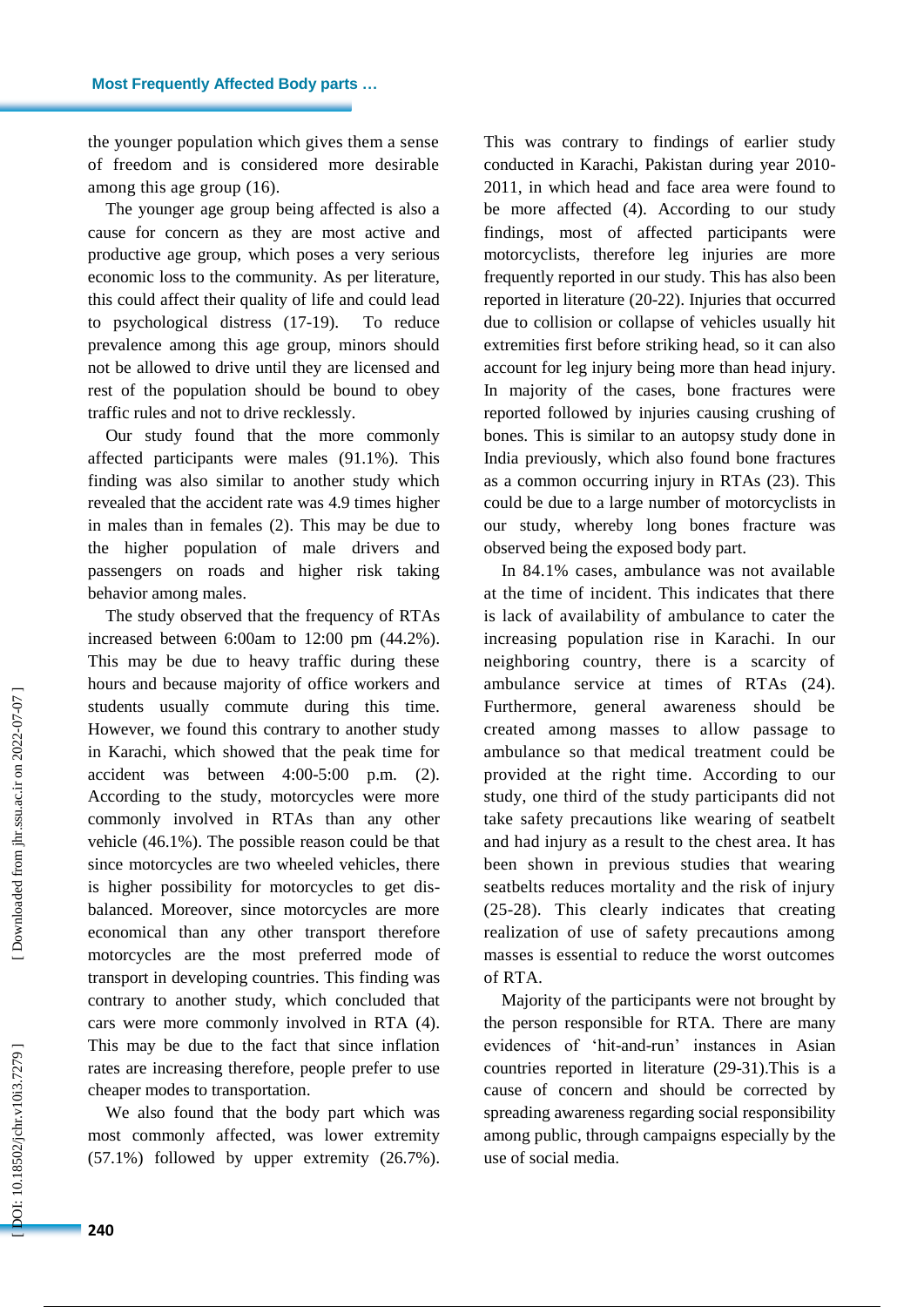There were some limitations to our study. Firstly since we collected data from a convenience sample, our results cannot be generalized. Additionally even though the human behavioral factors in RTAs have been reported and they might be shared with other populations. However, caution should be taken in generalizing the findings of the study in other parts of the world where road infrastructure and regulations might differ.

### **Conclusion**

The study concludes that males of 15 -35 years are more prone to RTAs with lower limbs being more affected. Safety precautions like wearing seatbelts provide more protection against RTAs. Based on the results, it is imperative that safety precautions are exercised, awareness regarding

hazards of RTAs should be given to general public, provision of quick emergency services should be made and implementation of traffic laws should be mandatory .

#### **Acknowledgement**

We wish to express our sincere gratitude to Dr. Seemin Jamali (Executive Director, JPMC) for facilitating data collection in A&E department.

### **Conflict of interest**

Authors declare no conflict of interests.

### **Statement of authors' contribution**

ZA conceived and designed the study. AS collected the data, performed the analysis, wrote the first draft. Both authors approved the final manuscript.

#### **References**

- 1.Forjuoh SN. Traffic -related injury prevention interventions for low -income countries. Injury Control and Safety Promotion. 2003;10(1-2):109-18.
- 2.Jooma R, Shaikh MA. Epidemiology of Karachi road traffic crash mortality in 2013. Journal of Pakistan Medical Association. 2015;65(5):548 -51.
- 3.Peden M, Scurfield R, Sleet D, et al. World report on road traffic injury prevention. World Health Organization Geneva; 2004.
- 4.Raza M, Ahmed F, Ahmed A, Ghani A, Malik L, Siddiqui U. Title of the study: A retrospective analysis of the pattern and severity of injuries in victims of road traffic accidents in Karachi, Pakistan during 2010–2011. Emergency Medicine. 2013;3(144):2.
- 5.Afukaar FK. Speed control in developing countries: issues, challenges and opportunities in reducing road traffic injuries. Injury Control and Safety Promotion. 2003;10(1-2):77-81.
- 6. Lateef MU. Estimation of fatalities due to road traffic crashes in Karachi, Pakistan, using capture -recapture method. Asia -Pacific journal of public health. 2010;22(3):332 -41.
- 7.Memon IA, Napiah M, Talpur MAH, et al. choice modelling method to shift car travelers towards Park and Ride service. Sustainability. 2006;13 (10) : 5638.
- 8.Qureshi IA, Lu H. Urban transport and sustainable transport strategies: A case study of Karachi, Pakistan. Tsinghua science and technology. 2007;12(3):309 -17.
- 9.Khan AA, Fatmi Z. Strategies for prevention of road traffic injuries (RTIs) in Pakistan: situational analysis. Journal of College of Physicians and Surgeons of Pakistan. 2014;24(5):356-60.
- 10. Longhitano D, Henary B, Bhalla K,et al. Influence of vehicle body type on pedestrian injury distribution. SAE transactions. 2005:2283 -8.
- 11. Khan UR, Bhatti JA, Shamim MS, et al. Clothing -related motorcycle injuries in Pakistan: findings from a surveillance study. International Journal of Injury Control and Safety Promotion 2015;22(4):308-13.
- 12. Aslam M, Taj TM, Ali SA, et al. Non -Fatal limb injuries in motorbike accidents. Journal of the College of Physicians and Surgeons Pakistan. 2008;18(10):635.
- 13. Khan I, Khan A, Aziz F, et al. Factors associated with helmet use among motorcycle users in Karachi, Pakistan. Academic Emergency Medicine. 2008;15(4):384 -7.
- 14. Punjabi SK, Habib ur R, Ali Z, et al. Causes and management of zygomatic bone fractures at Abbasi Shaheed Hospital Karachi (analysis of 82 patients). Journal of Pakistan Medical Association. 2011;61(1):36 -9.